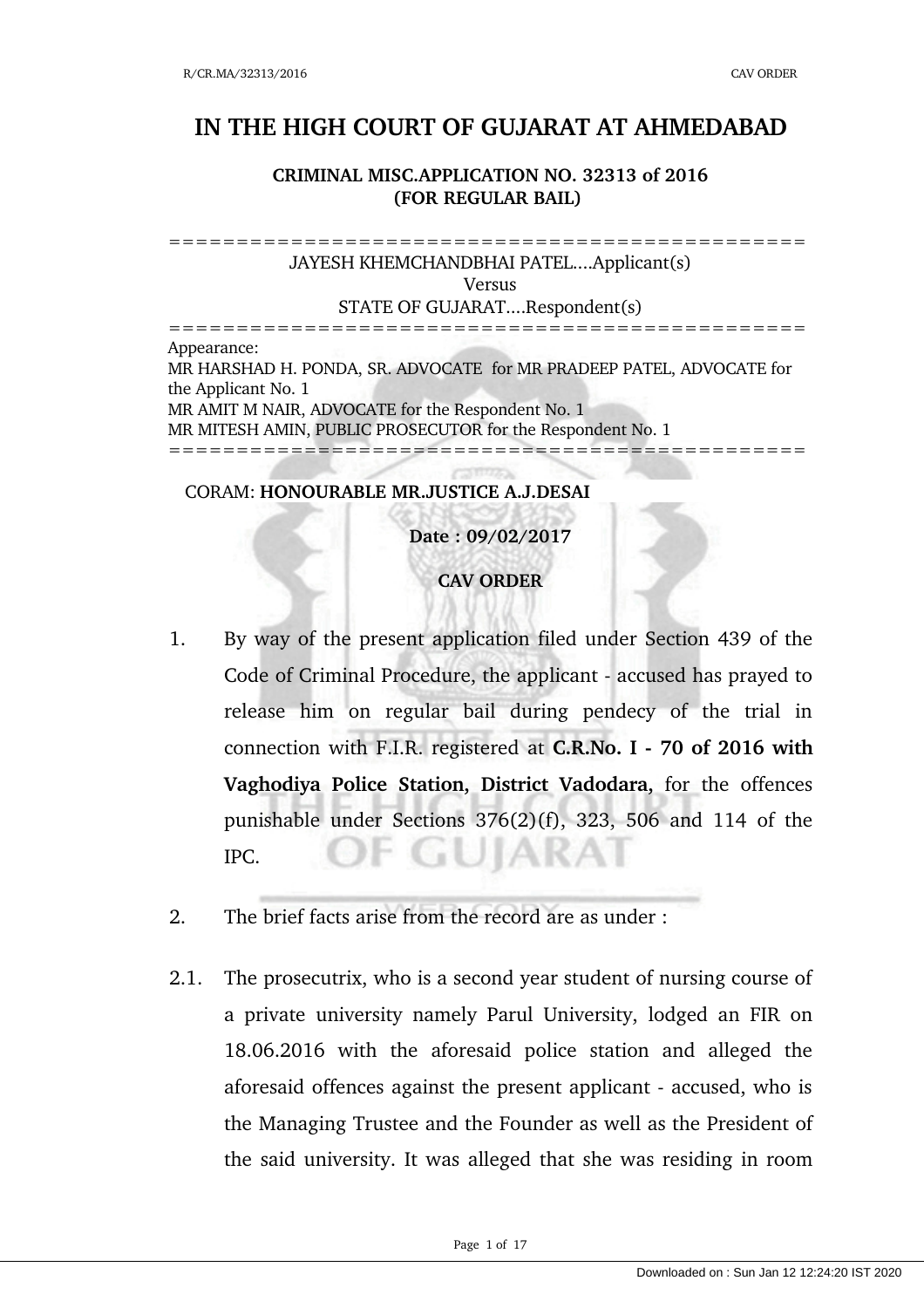No. 105 of Multi Girls Hostel in Parul University situated at Village Limda, Taluka Vaghodiya, District Vadodara.

With the help of women helpline (known as 181 helpline), the counselor namely Manishben Dindor, she declared before the police that she was residing in the nursing girls hostel with 35 girls and a female rector is Bhavnaben Patel. On 15.06.2015 at around 8.00 p.m., the rector visited the applicant and informed that the applicant has called her and therefore, the prosecutrix went at the residence of the present applicant, who is residing alone in the said quarter. The applicant informed that he had talked with her parents that she was not regularly attending the classes and scolded her. Thereafter, she was sent back to her hostel.

2.2. On the next day i.e. on 16.06.2016 at around 5.00 p.m., the applicant called her from his mobile phone and informed that she should remain present at his quarter along with rector at 8.00 p.m. and therefore, she went to the residence of the applicant along with rector. The rector Bhavnaben Patel was informed by the applicant in a peculiar style that the prosecutrix would return the hostel after taking dinner and thereafter, the rector was sent back by the applicant. At that time, other four girls of Homeopathy students were present there but those girls were not known to her. The applicant along with those girls was consuming beer and therefore, the prosecutrix was offered for taking beer, but she refused. Thereafter, three girls left the place and the prosecutrix offered to watch movie, which she also refused. At that time, the applicant assured that he will make correction in her attendance sheet to 100% presence and she would get good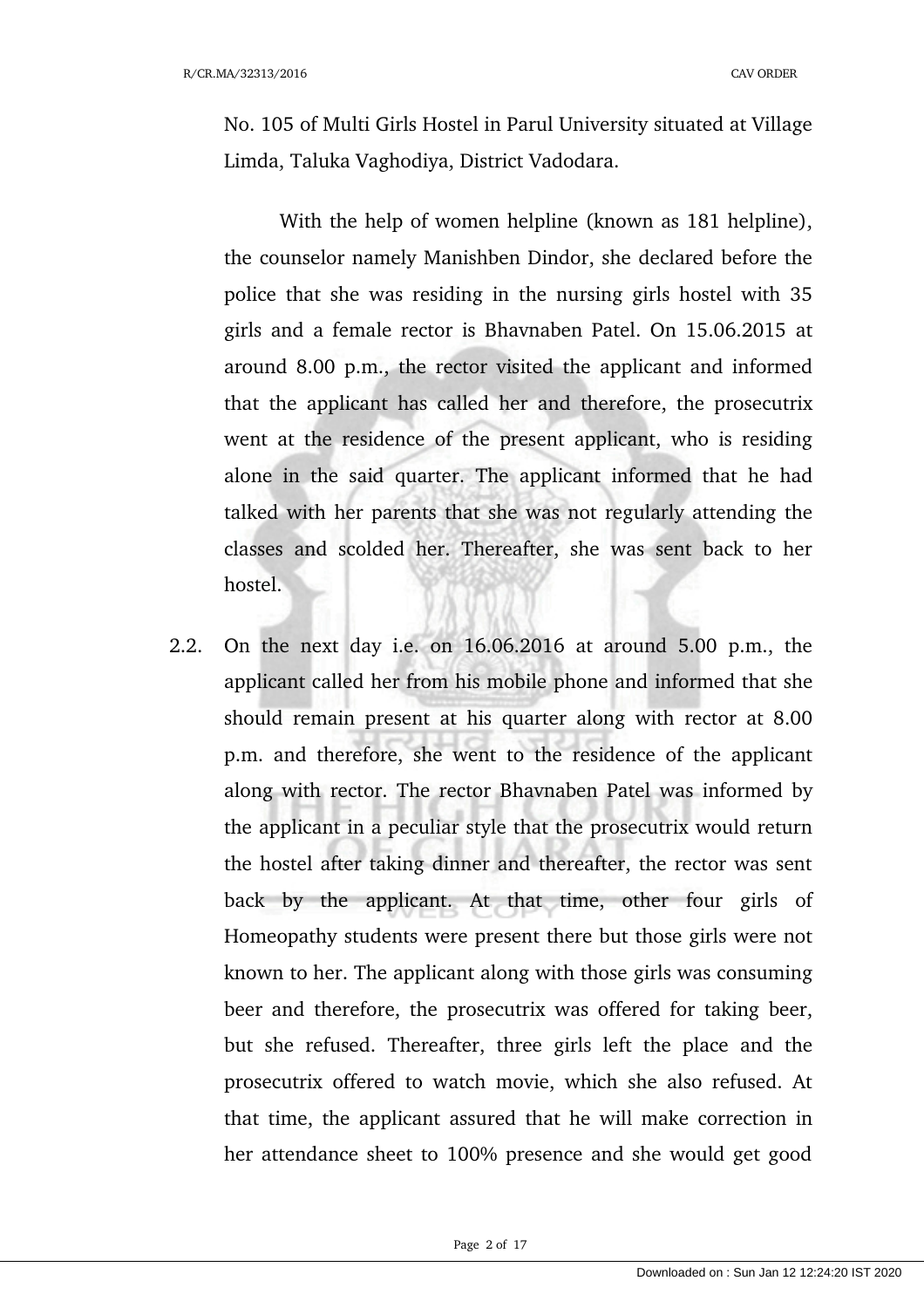marks in the examination. When the applicant insisted to watch the movie, she along with the applicant and another girl started watching the movie. At that time, the fiance of the prosecutrix namely Sachin Rameshbhai Patel called her, however, the applicant snatched the mobile and switched off the mobile. The other girl, who was present there and watching the movie, was asked by the applicant to go to the other room and therefore, she left the place. At that time, when the prosecutrix was all alone, against the will of the prosecutrix, the applicant removed all her clothes, removed all his clothes. Thereafter, the applicant applied some medical ointment on the private part of the prosecutrix and committed sexual intercourse against her will and therefore, committed offence of rape. The medical ointment was applied two to three occasions and she was almost unconscious. However, when she gained fully conscious, the applicant threatened her that if she would inform about the incident to anybody, she would be rusticated from the college and her life as well as her educational carrier would be ruined. The applicant asked the prosecutrix to sleep with him and when she denied not to sleep with him, at that time, he offered the prosecutrix to collect Rs.3,000/- daily from him and would be able to go outside the hostel without any formal permission, which she also refused. When she tried to left the place, she was not permitted and ultimately, she slept with the other girl in the adjoining room. She left the place on the next day at early in the morning. She was shocked and under fear that she and her parents may lose the reputation in the society and her fiance may break the relationship with her and therefore, she did not inform anybody about the said incident.

2.3. The prosecutrix further alleged in the FIR that on 17.06.2016 at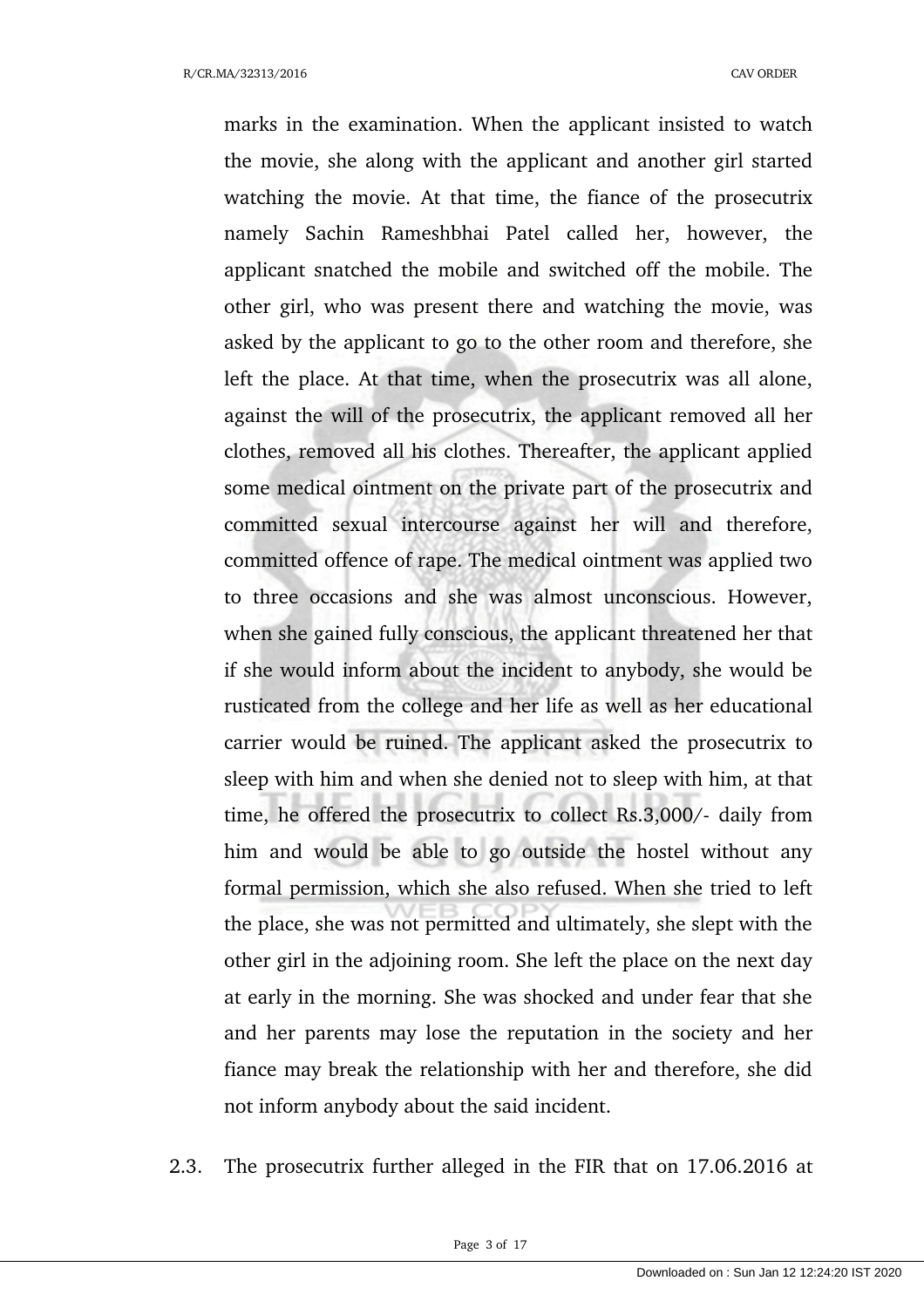about 5.00 p.m., when she received a phone call from her fiance, at that time, she gathered courage and thought it fit to inform about the incident, which took place on 16.06.2016. Her fiance was also shocked and asked her to inform the women helpline, which is known telephone number 181 helpline. She, therefore, called the helpline and continued in talking with the lady as well as her fiance and ultimately, the FIR was lodged with the help of counseling officer at the aforesaid police station at 0.45 hours on 18.06.2016.

- 2.4. The applicant came to be arrested on 22.06.2016 and was sent for police custody for eight days. On completion of investigation, the charge sheet came to be filed against him. The applicant preferred an application under Section 439 of the Code of the Criminal Procedure, 1973 before the learned Sessions Judge, Vadodara for getting regular bail, which was rejected by the learned Sessions Judge, Vadodara by order dated 28.11.2016.
- 2.5. Hence, the present application.
- 3. Pursuant to notice issued by this Court, Mr. Mitesh Amin, learned Public Prosecutor, appeared and opposed the grant of any relief, as prayed for, by the applicant. The relief, as prayed for, is also opposed by Mr. Amit Nair, learned advocate appearing for the complainant - prosecutrix. The affidavit filed by the complainant prosecutrix is taken on record.
- 4. Mr. Harshad H. Ponda, learned senior advocate assisted by Mr. Pradeep Patel, learned advocate appearing for the applicant has vehemently submitted that the FIR lodged against the applicant making serious allegation is far from truth and is concocted. He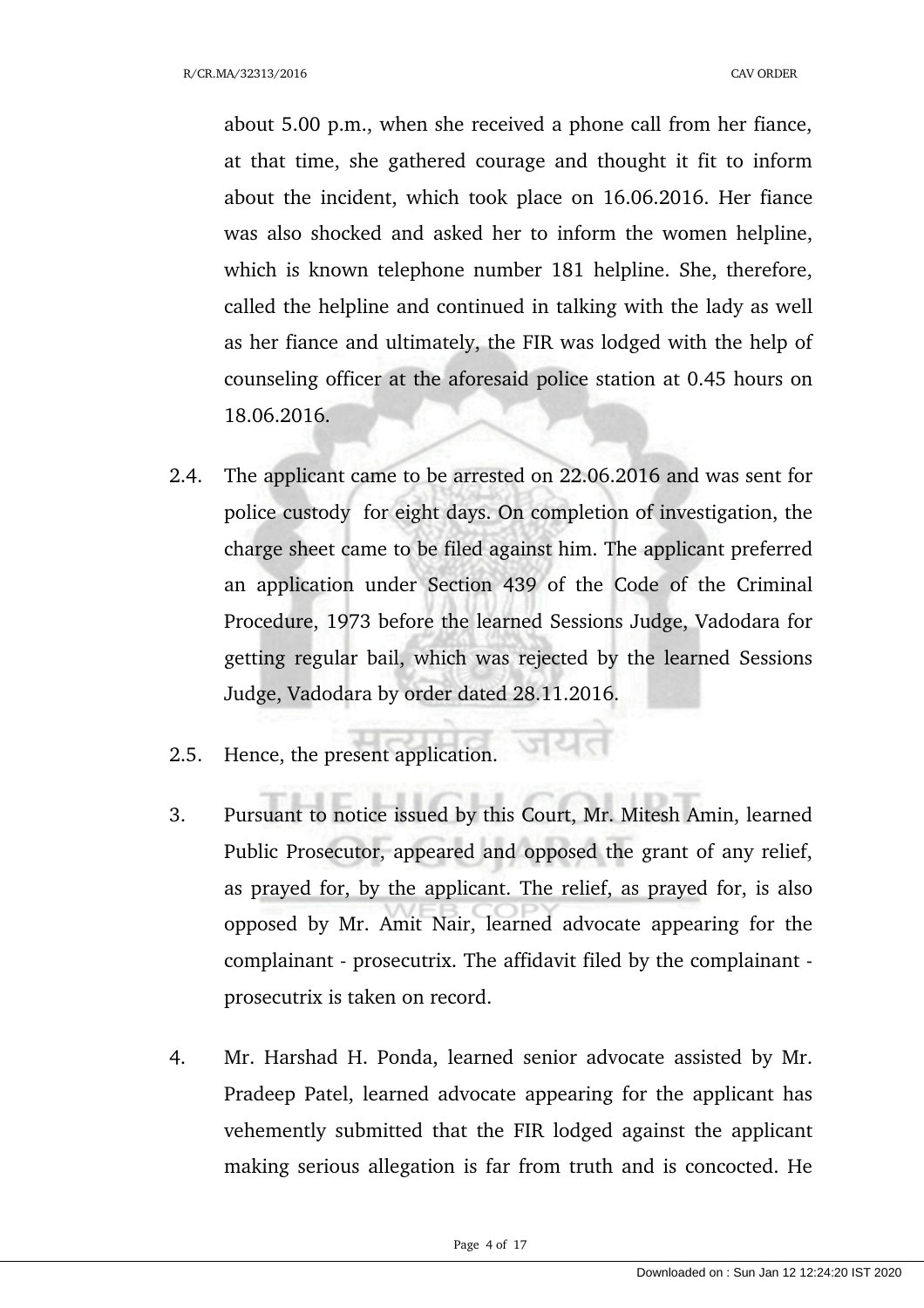would further submit that the applicant is a reputed doctor, who had established the private university in Vadodara since last 10 years and is highly reputed person in the State of Gujarat. Different types of courses are imparted and about around 25,000 students are imparting education in the university. There are no such allegations ever made by any of the students in past. However, the prosecutrix, for the reasons best known to her, her parents and fiance, have made allegations for alleged serious crime, which the applicant cannot thought of committing with his own students.

5. Learned senior advocate, would further submit that the FIR is filed at a belated stage. He would further submit that the alleged incident has taken place on 16.06.2016. However, the FIR has been lodged with the help of the counselor after more than 24 hours. He would further submit that she did not inform her parents or her fiance about the incident for 24 hours, though she had talked with her fiance on numerous occasions during those 24 hours. By taking me through the details of phone calls supplied by the investigating agency, he would submit that she was constantly in touch with her fiance and had prolonged the conversation during those 24 hours, however, nothing came on record that she had whispered about the alleged incident which took place on 16.06.2016 at night. He would further submit that the phone call details suggest that she had talked with her fiance between  $16.06.2016$  mid-night and  $17.06.2016$  mid-night on numerous occasions, however, it is not the case of the prosecutrix that she had ever informed about the so-called incident to anybody. He would submit that this create suspicious about the conduct of the prosecutrix, who is a well educated and studying in second year of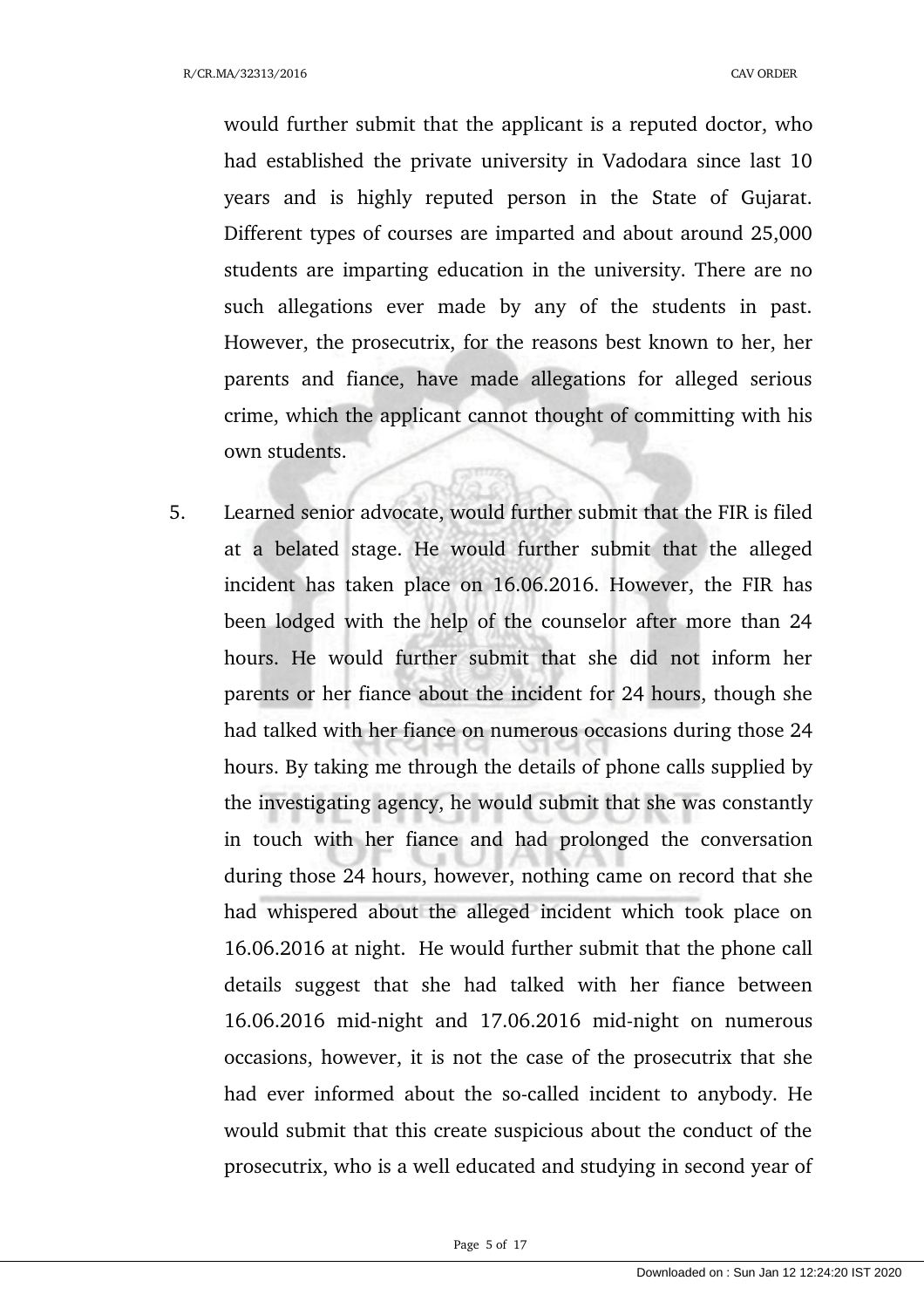nursing course. He would further submit that since the prosecutrix was not regularly attending the classes, as a Trustee, it was the duty of the applicant to inform her parents as well as the prosecutrix about the same and accordingly, he had informed the prosecutrix by making a phone call and thereafter, telling her about the same itself would not establish that the applicant had called her with ulterior motives as alleged by the prosecution.

6. By taking me through the transcript of conversation between the prosecutrix, her fiance and counselor of helpline, learned senior advocate appearing for the applicant would submit that initially she had informed that the applicant had only touched her, however, by asking several questions in different manner, she was compelled to say that rape has been committed by the applicant. He would further submit that when her fiance namely Sachin Rameshabhi Patel as well as counselor repeatedly asked the prosecutrix, she ultimately stated that against her will, the applicant had entered into sexual intercourse, which creates doubts about her conduct. He, therefore, would further submit that the story has been created by the prosecutrix to malign the reputation of the applicant, which he has gained after his long hard work in the educational field.

## **VEB COPY**

7. He would further submit that even otherwise, the allegation levelled against the applicant having committed rape is far from truth since the applicant is aged about 66 years and is unable to perform any sexual act. By taking me through the medical papers about his ill-health and ailment, he would submit that it was not possible for him to commit any offence of rape.

By taking me through a certificate issued by the Medical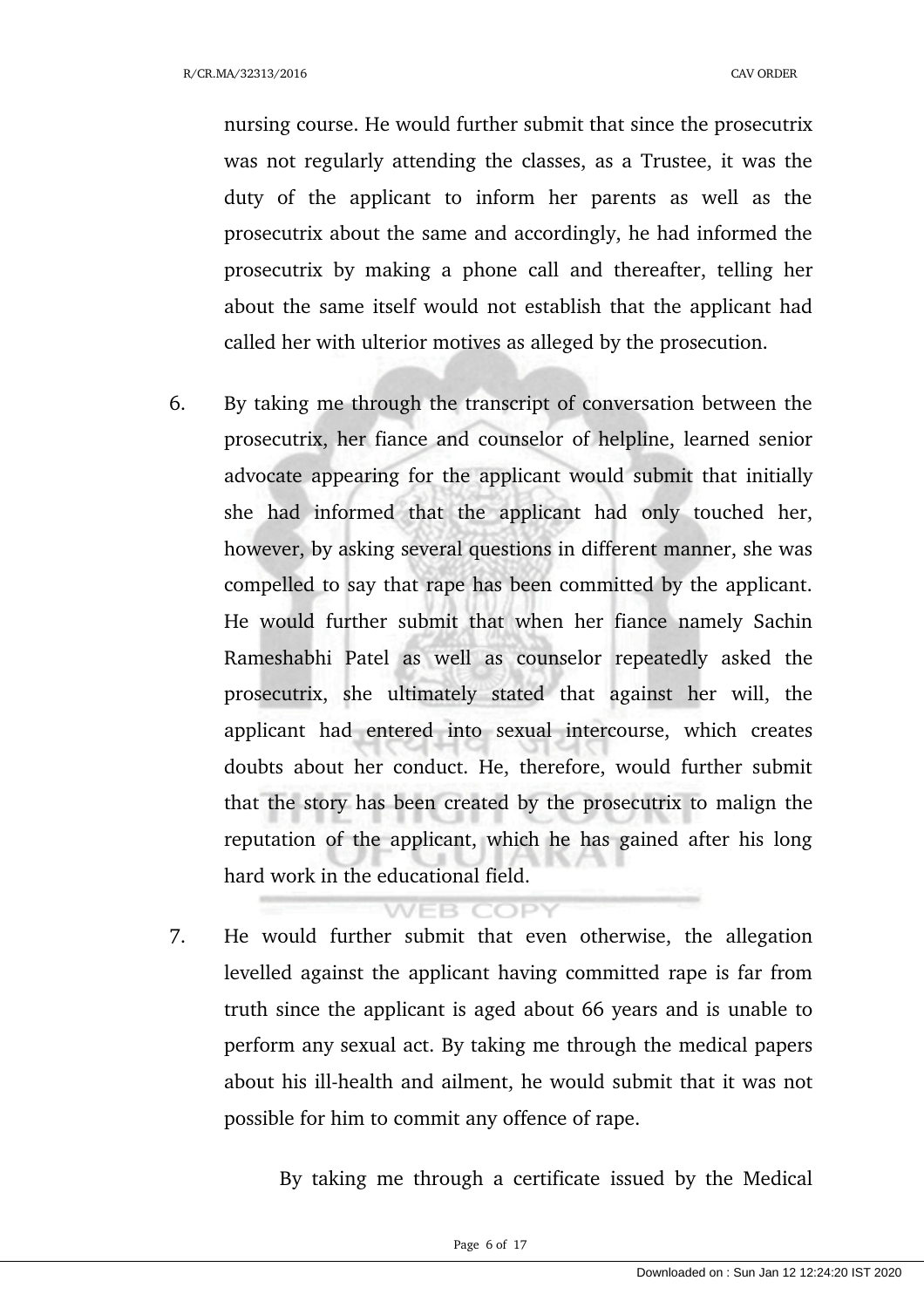Officer of Vaghodiya Primary Health Centre addressed to the Police Sub Inspector, Vaghodiya that though tried three times, he could not collect the semen for further report. He would further submit that it is the case of the applicant from the beginning that he is an impotent man since the year 2003 and therefore, the allegations levelled against him are baseless. He would further submit that he is suffering from Hypertension, Prostate problems, diabetes Mellitus type II and Cirrhosis of Liver. He would further submit that the reports of the years 2008, 2012 and 2013 etc. and therefore, the allegations of committing rape are baseless. He would further submit that even certificate was issued on 01.10.2016 by the Central Jail Dispensary suggests that the applicant is suffering from hypertension from last 30 years, diabetes from last 20 years and Cirrhosis of Liver from the year 2000. He would further submit that the aforesaid diseases are the root cause of the Erectile Dysfunction as per the medical jurisprudence. These certificates establish that the allegations made against him are contrary to the evidence procured by the Investigating Agency.

He would further submit that the method adopted by the Investigating Agency to collect the semen of the applicant is not full proved method to establish that whether the present applicant is suffering from Organic Erectile Dysfunction. He, therefore, would submit that the allegations are baseless and the applicant is required to be enlarged on bail and there are no antecedents and investigation is over and there are no chances to tamper with the evidence.

8. Learned senior advocate appearing for the applicant, has relied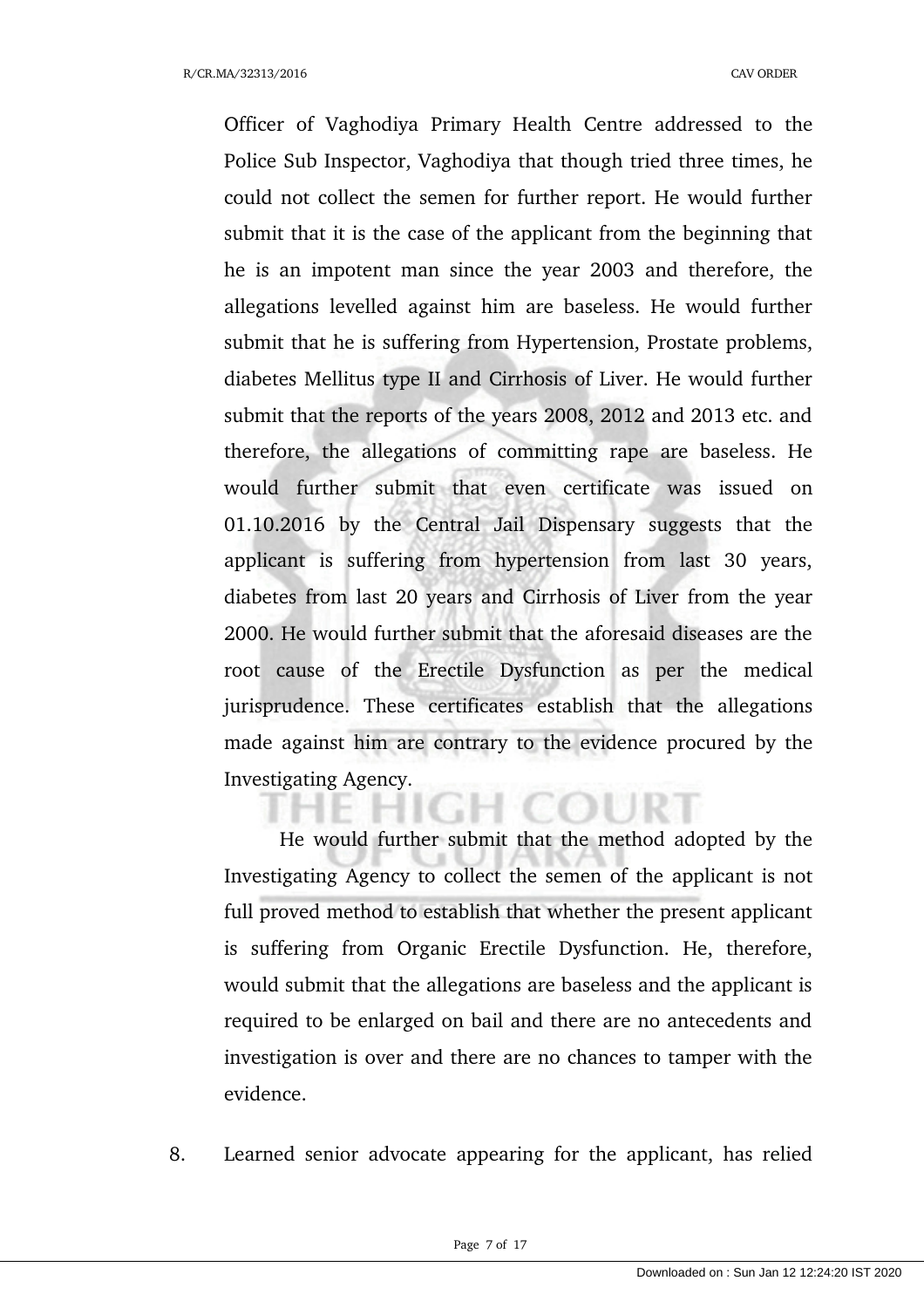upon the following judgements and submitted that it is a case of bail and not jail till the trial is over:

- (i) In case of **Premjibhai Bachubhai Khasiya V. State of Gujarat & Anr.** reported in **2009 (2) GLR 1268**.
- (ii) In case of **Gudikanti Narasimhulu and Ors. V. Public Prosecutor, High Court of Andra Pradesh** reported in **AIR 1978 SC 429**.
- (iii) In case of **Bhagirathsinh Jadeji V. State of Gujarat** reported in **1984 Cr.L.J.160**.
- (iv) In case of **Kalyan Chandra Sarkar V. Rajesh Ranjan @ Pappu Yadav and Anr.** reported in **(2005) 2 SCC 42**.
- (v) In case of **Ranjitsinh Brahmajeetsinh Sharma V. State of Maharashtra** reported in **2005 (5) SCC 294.**
- (vi) In case of **Vasanthi V. State of Andhra Pradesh** reported in **2005 Cri.L.J. 3075**.
- 9. On the other hand, Mr. Mitesh Amin, learned Public Prosecutor, has vehemently opposed this application and submitted that the applicant is facing the serious offence punishable under Section 376(2)(f) of the Code. The applicant is the Managing Trustee and the head of the institution and when a girl is residing in a hostel and the applicant being the head of the institution under whom the hostel is being managed, becomes the guardian and when such person indulges in such a heinous crime, no leniency should be shown to such person. He would further submit that young girl-student is residing in the women hostel, was called by the applicant through the rector (who is also co-accused) in the matter and therefore, on the next day i.e. 16.06.2016 in the evening, the applicant himself called the prosecutrix and asked her to meet him at his residence. He would further submit that it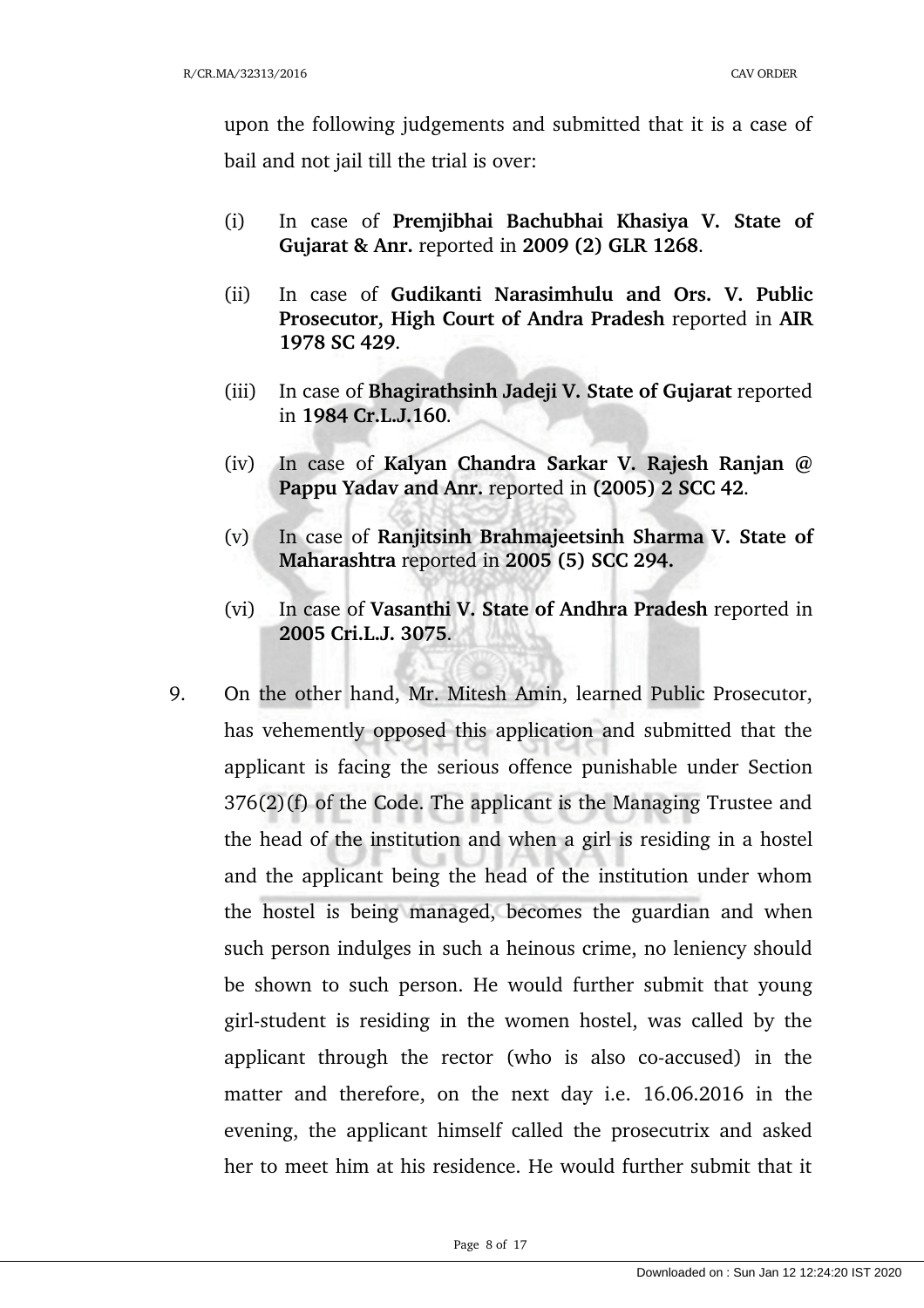R/CR.MA/32313/2016 CAV ORDER

is unbelievable that a Managing Trustee would take so much interest in a girl-student that too with regard to alleged trivial issue of insufficient presence in the college and would call at his residence after 8.00 p.m. When a girl, who is already got engaged with a boy, might not have ever thought of any ill will of the applicant. The applicant being the head of the institution was in such a position that any student can easily put trust in him and visit his residence.

By taking me through the FIR as well as further statements of the prosecutrix recoded, he would further submit that specific and serious allegations have been made by the prosecutrix against the accused and there is no reason for a girl, who is already engaged and likely to marry in a near future would put her life at a stake. He would further submit that a young girl aged about 20 to 21 years when raped in a quarter by a top most person of the university, would naturally afraid of disclosing the same before anybody including her parents.

He would further submit that there is no delay on the part of the prosecutrix to inform about the incident to her fiance i.e. only about 12 hours since she had left the place of incident (quarter) in the morning on 17.06.2016 and she had informed her fiance on 17.06.2016 at evening itself. He would further submit that when applicant went to the residence of the applicant, she found that some girls were taking beer with the applicant. The said aspect is supported by those girls, whose statement have been recorded by the Investigating Agency. He would further submit that when a courageous girl decides to come forward to lodge an FIR against the accused with the help of his fiance cannot be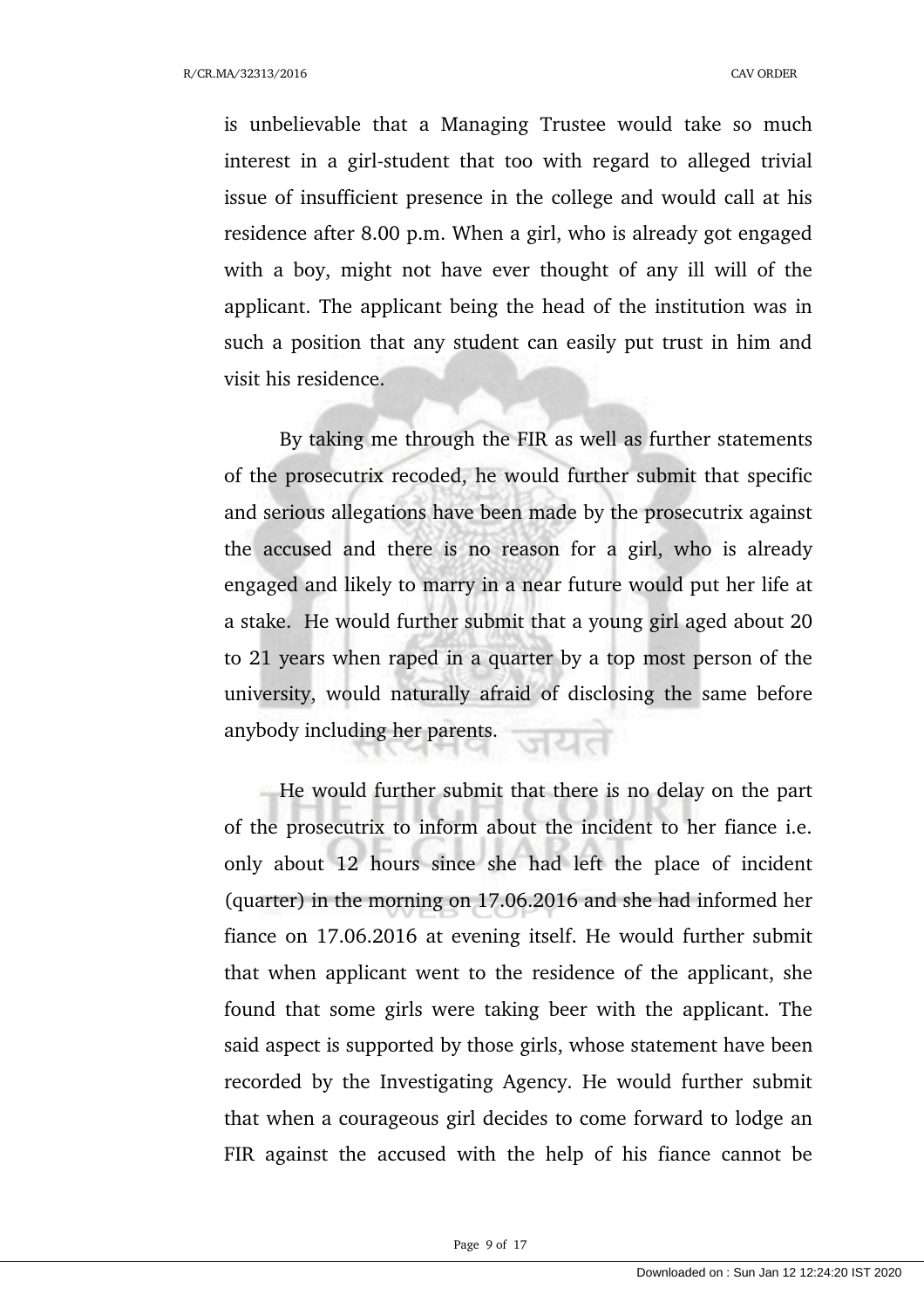discarded only on the ground that though she had talked with her fiance on numerous occasions between 16.06.2016 night to 17.06.2016 evening, no reference about the incident was discussed. He would further submit that the detail of phone call establishes that the applicant had called from his mobile to the prosecutrix on 16.06.2016 at about 5.00 p.m and therefore, *prima-facie*, it is established that she was called by the applicant from the residence of the applicant, where the alleged incident has taken place.

10. Learned Public Prosecutor, would further submit that much emphasis have been put by the learned advocate appearing for the applicant on the conversation between the prosecutrix, her fiance and the counselor of helpline, but contrary to the submissions made by the learned advocate appearing for the applicant, the same, *prima-facie* establishes the case of rape. He would further submit that the entire conversation between all the three, *primafacie* establishes that the incident has taken place as narrated by the prosecutrix in her FIR as well as in her further statements.

He would further submit that an amount of Rs.57,000/- was paid towards the fees of the prosecutrix at the instances of the applicant, which is referred in the conversation. The statement of the accountant of the University does support the said aspect. He, therefore, would further submit that there is no reason for the Managing Trustee to pay such huge amount of fees of a student.

11. Learned Public Prosecutor would further submit that during the investigation, another lady, who had already left the University, has come forward making allegations about the intentions of the applicant. She has alleged that when she was studying in the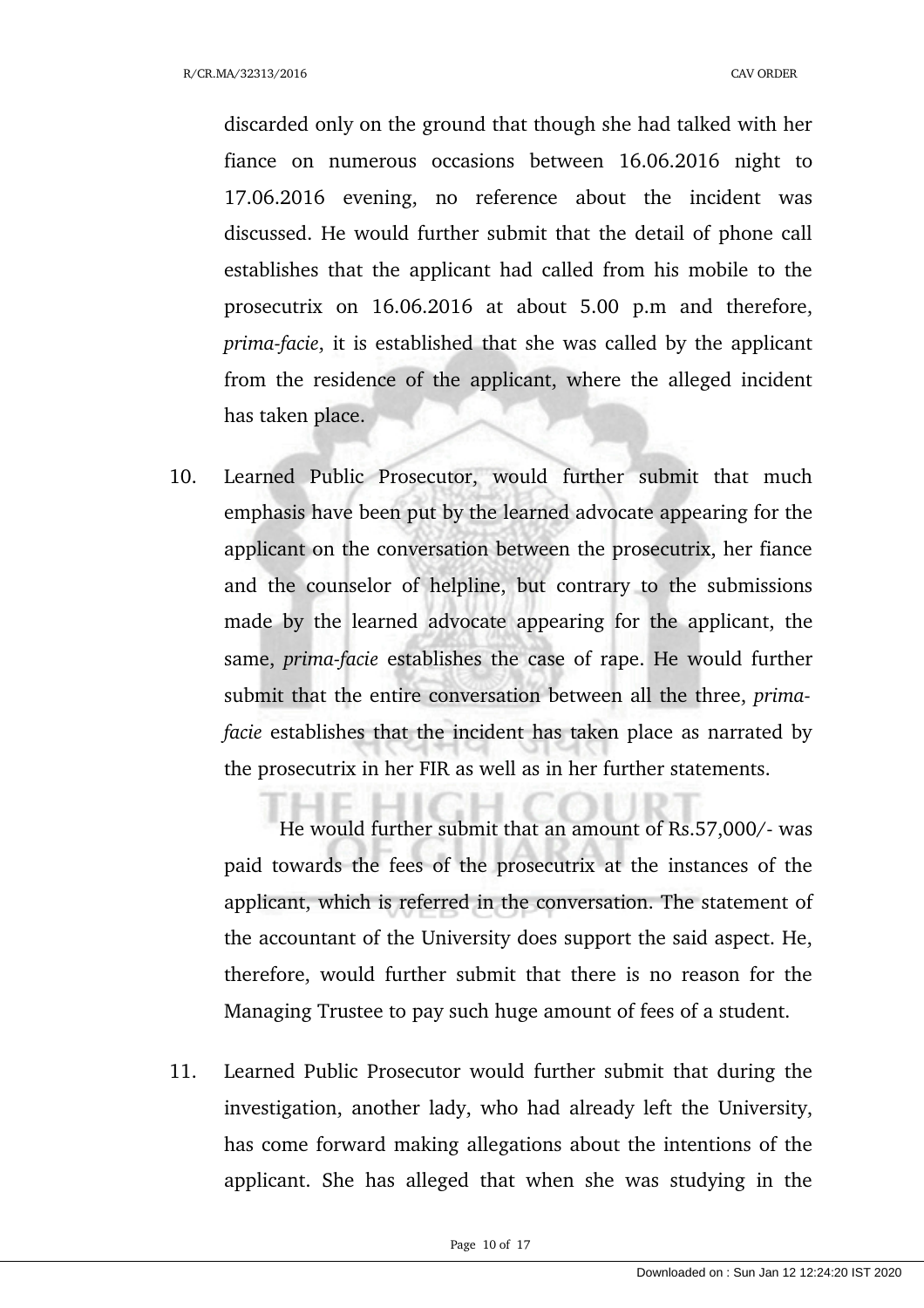university, the applicant had tried to control her, however, she was able to save herself from ill will of the applicant. She has also alleged that when she did not succumb to the demand, she was declared fail in oral examination at the instance of the applicant. The said lady was also compelled to change her services from the said hospital where she was working due to harassment by the present applicant.

12. Learned Public Prosecutor would further submit that the investigating agency was successful in collecting the semen of the applicant, which was sent for laboratory test. The clothes of the prosecutrix were also sent for the report and the final report *prima-facie* establishes that DNA test of the semen found on the clothes of the prosecutrix matches with the DNA test of the applicant and the opinion of the Urologist regarding nonimpotency of the applicant.

By taking me through the certificate issued with regard to the medical examination of the prosecutrix, he would further submit that there are multiple nail injury mark on supraclavicular region (both sides), suprascapular region (both sides); red colour semilunar and tenderness on breast were recorded in the certificate and she had complain of pain in vaginal canal, *primafacie*, suggest that she was subjected to force intercourse. History about the incident was given before the Medical Officer when she was examined describing the incident. The report also discloses that several abrasions were found on the body of the prosecutrix. Thus, the investigating agency would be able to collect the material, which *prima-facie* establishes the involvement of the applicant.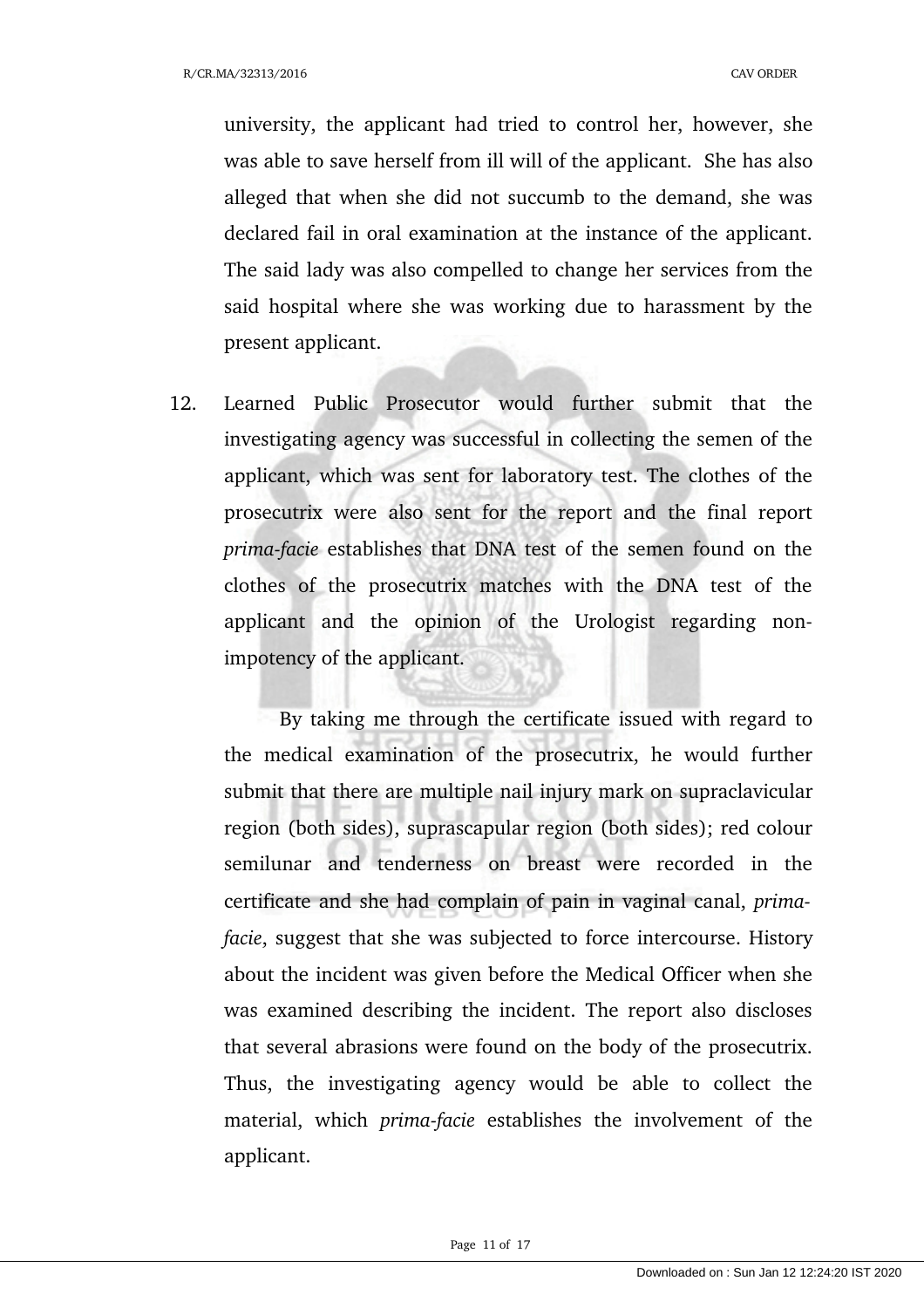- 13. By taking me through the several evidence, he would further submit that whether the manner and method adopted by the investigating agency to collect semen of the applicant is proper or not would be subject to the cross-examination of concerned medical officers and other corroborative evidence available on the record.
- 14. Learned Public Prosecutor would further submit that the applicant is an influential person and during the investigation, he has tried to collect some evidence in the nature of affidavits of several witnesses. However, those witnesses have stated before the Investigating Agency that they were asked to sign such affidavits and have clarified that writing in those affidavits is not correct. He, therefore, would submit that there are all chances that he may tamper with the evidence and therefore, the present application requires rejection.
- 15. Learned Public Prosecutor would further submit that the case has already been committed to the learned Sessions Judge, however, the learned advocate appearing for the applicant is filing application for adjournment on different grounds and the same has not been proceeding. He, therefore, would submit that the present application be rejected.
- 16. Mr. Amit Nair, learned advocate appearing for the original complainant - prosecutrix adopted the arguments advanced by the learned Public Prosecutor. By taking me through the affidavit-inreply filed by the prosecutrix, he would submit that the prosecutrix could gather the courage to lodge the FIR so that every girl, who are students of the said University, in which the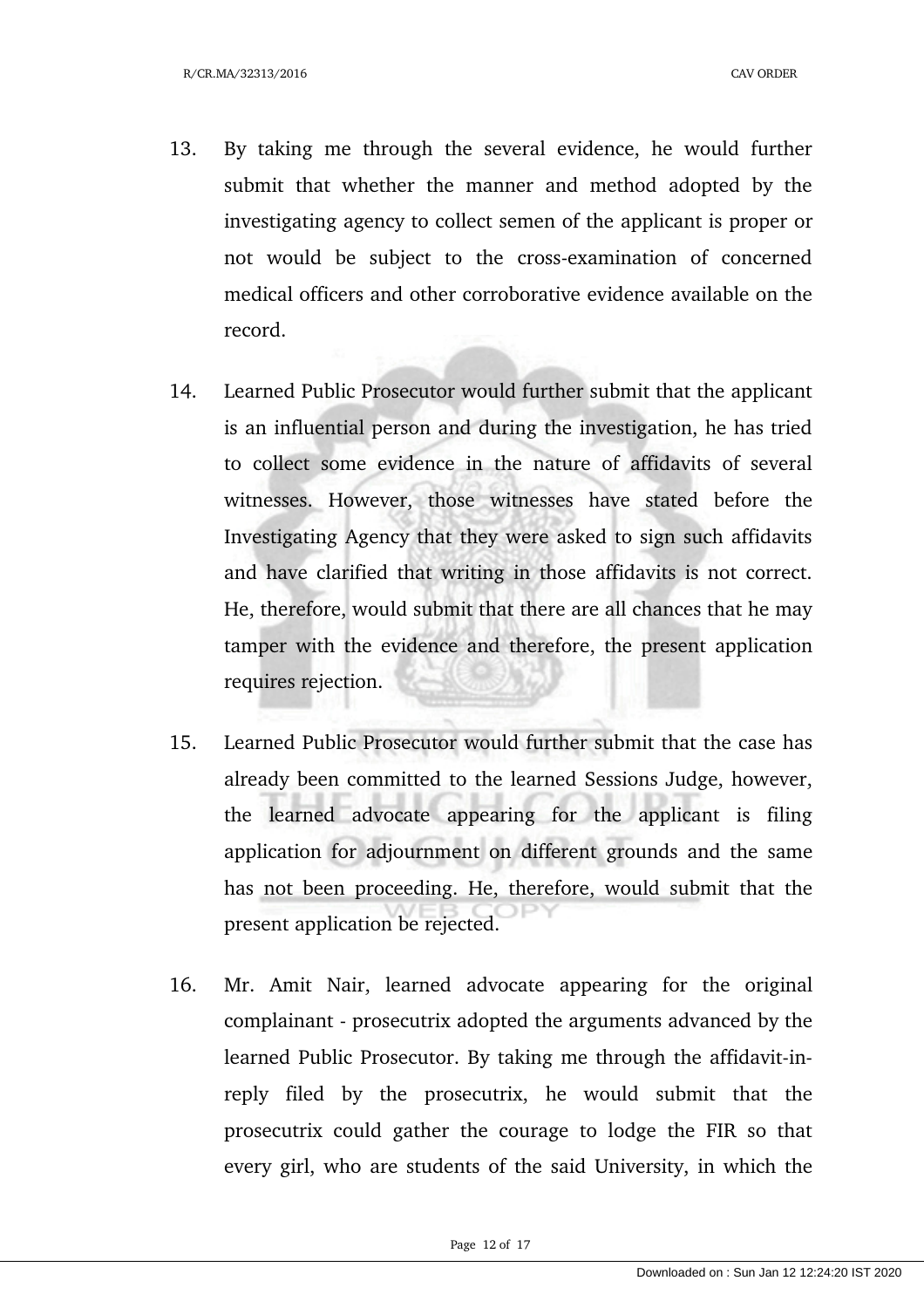present applicant is whole and sole, can be safely study. He would further submit that though the affidavits, which were prepared at the instance of the applicant in his favour, suggest that the applicant is an influential person and if the relief, as prayed for, is granted, there are all chances that he may tamper with the evidence. He would further submit that the applicant is in a position that he can easily empower the lady and that too, young student, who was in his college and unable to resist when she was completely under control of the applicant. He would further submit that there is no delay in lodging the FIR.

Even in several cases, the Hon'ble Supreme Court has held that delay in lodging FIR in rape case would not fatal the case of the prosecutrix. In support of his submissions, learned advocate appearing for the prosecutrix has relied upon unreported judgement of the Hon'ble Supreme Court in case of **Sant Shri** Asharam Bapu Vs. State of Rajasthan passed in Special Leave Petition (Criminal) No. 3852 of 2014 and cognate matters; he would further submit in the said case, the Hon'ble Supreme Court has refused to entertain the bail application of an administrator of Ashram where the girl was raped and the FIR was filed at belated stage. He also relied upon the order passed by this Court as well as the Coordinate Bench of this Court wherein the delay in lodging the FIR by the resident of the Ashram and the resident of the Ashram lodged the FIR after number of years having been committed rape by the *"guru".*

17. I have heard learned advocate appearing for the respective parties and perused the papers of investigation. I have also gone the the statement of the several witnesses supporting the case of the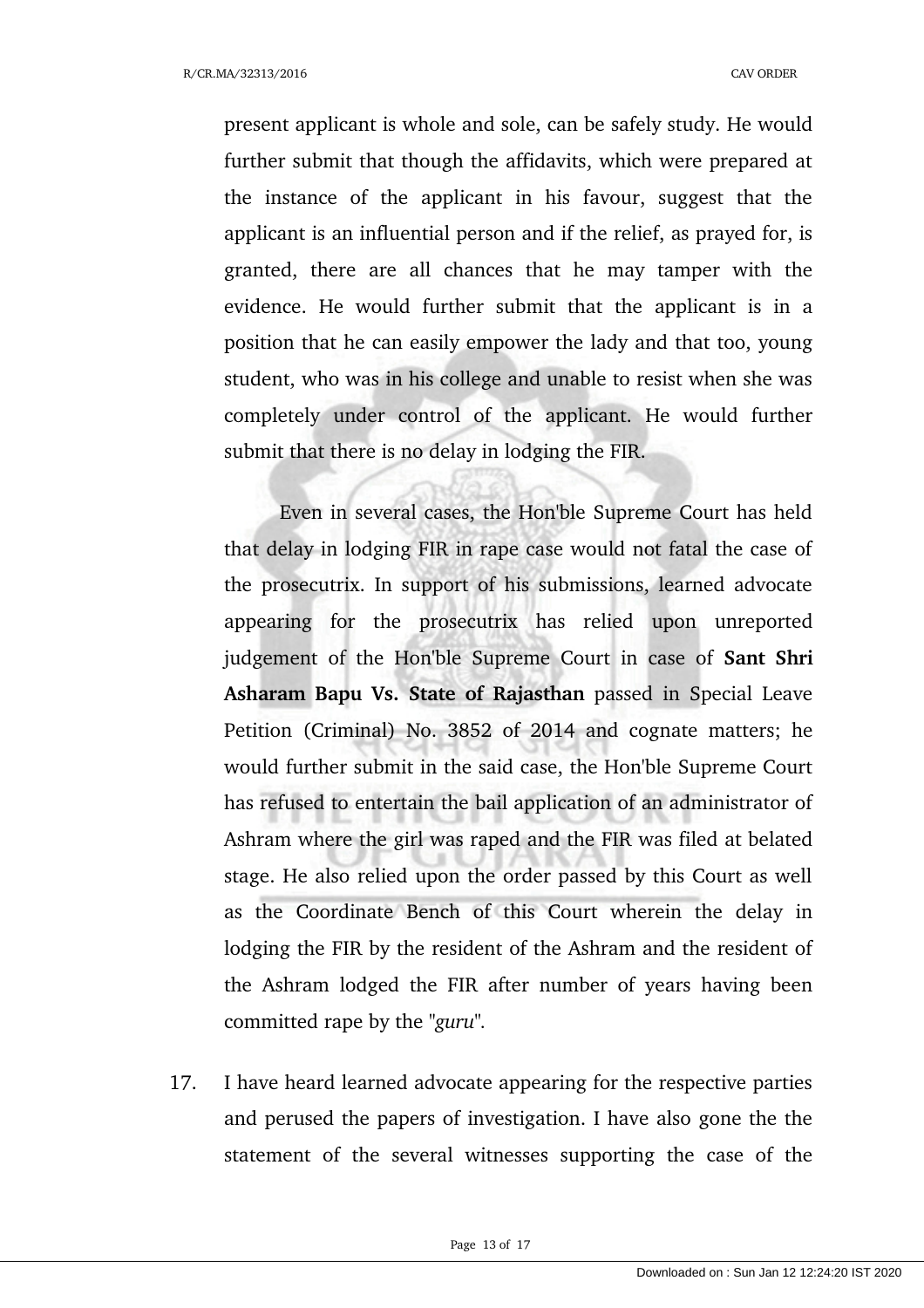prosecutrix including the statement of the girls ( names of the girls are not reflected for the sake of disclosure of their identity at this stage). I have also gone through the medical certificate with regard to the different type of ailments being suffered by the applicant and his claim about impotency. I have also gone through the transcript of the talk between the prosecutrix, her fiance and counselor of the women helpline describing the incident, which took place on 16.06.2016 as well as relevant phone calls.

18. The incident, as per the allegations, has taken place on 16.06.2016 night, prior to which she was called by the present applicant through his mobile phone at around 5.00 p.m. and she was called at his residence after 8.00 p.m. The phone call record does *prima-facie* establishes that from the mobile of the applicant, he had called the prosecutrix, who is student of second year of nursing course. The applicant is residing alone in the staff quarter situated within the University campus, near Vaghodiya village. The prosecutrix is also residing in hostel with other girls.

It is possible that the prosecutrix might not have attended all classes and therefore, having some hopes for regularization of her absence, she visited the applicant along with the rector on 15.06.2016 i.e prior to the date of incident. On 15.06.2016, the prosecutrix was scolded by the present applicant, however, she was permitted to go to her hostel. On 16.06.2016, an amount of Rs.57,000/ was paid through one Ashoksinh Narvatsinh Rathod, driver of the applicant towards the fees of the prosecutrix. He was given a chit wherein name of the prosecutrix was mentioned was referred and cash of Rs.57,000/- was handed over by him to the head of the account department. The said statement is supported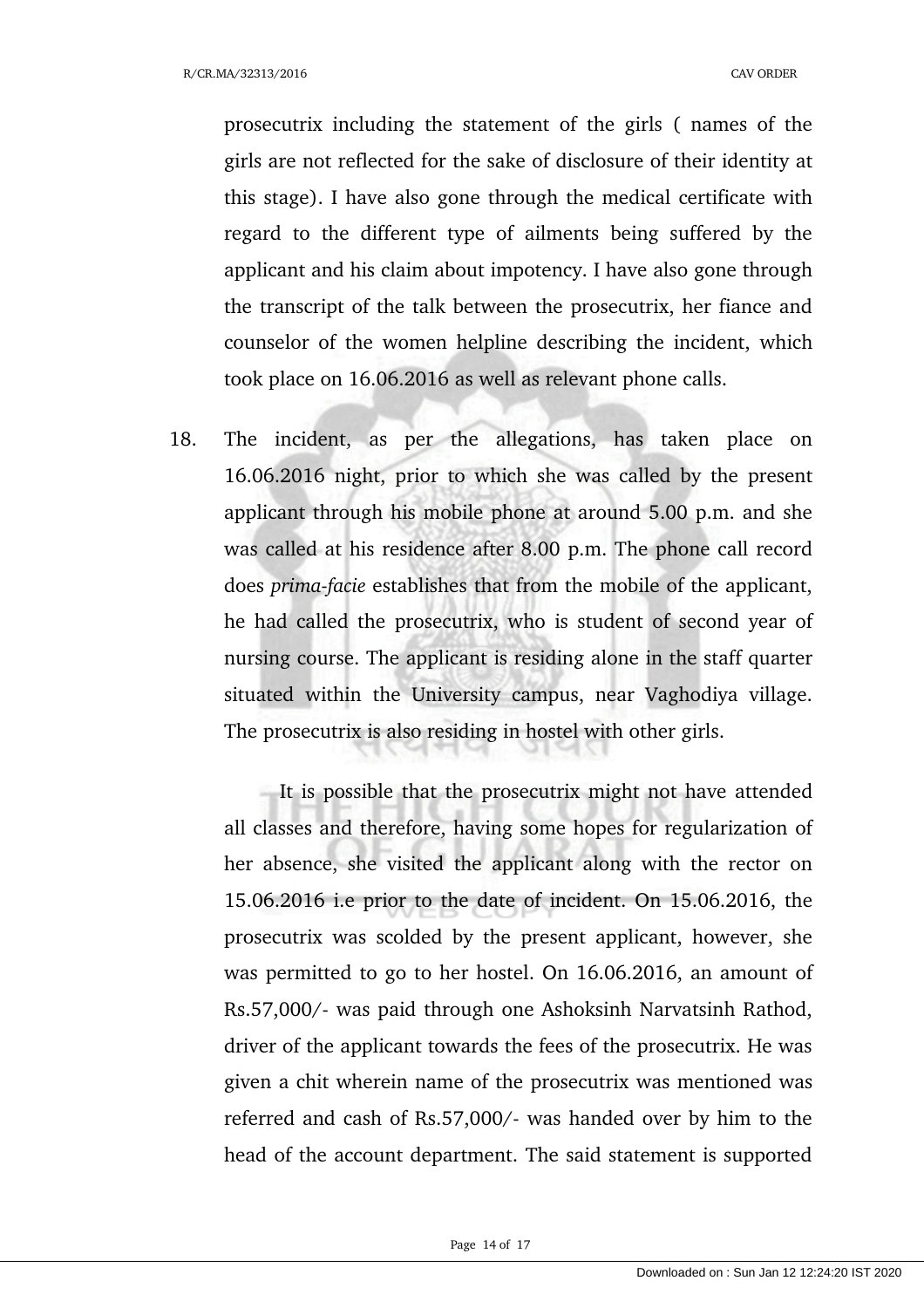by the head of the account department, who is also a lady. This conduct of the applicant i.e paying an amount of Rs.57,000/towards the fees of a girl is, in my opinion, not a normal behaviour of a Managing Trustee because in the evening, he himself had called the prosecutrix from his mobile and asked her to remain present at his residence in the night hours.

19. Now, the allegations levelled against the present applicant in the FIR are seen, she had stated that some girls were taking beer with the applicant, which are supported by the statement of those girls, who had consumed beer with the applicant at his residence. Thus, *prima facie*, in my opinion, those girls have also accepted the presence of the prosecutrix on 16.06.2016 night at the place of the incident.

The medical evidence and the injury referred therein, which have already been described in the earlier part of the order, I am of the opinion that she was subjected to force.

जयत

14 d

20. As far as the delay in lodging the FIR is concerned, I am not in agreement with the submissions made by the learned advocate appearing for the applicant since, in my opinion, when a young girl, who is already engaged with a boy, would take sometimes to come forward for lodging the FIR, it would have been, in her opinion, destroy the reputation of her family. In the catena of the decision of the Hon'ble Supreme Court, in which, it has been held that if the statement of the prosecutrix is found reliable, the delay in lodging the FIR would not fatal the case of the prosecution. In the case of **P. Vijayan vs. State of Kerala & Anr,** as reported at **(2010) 2 SCC 398,** a cognizance of an offence was permitted to be taken after about 28 years of the incident and, therefore, also the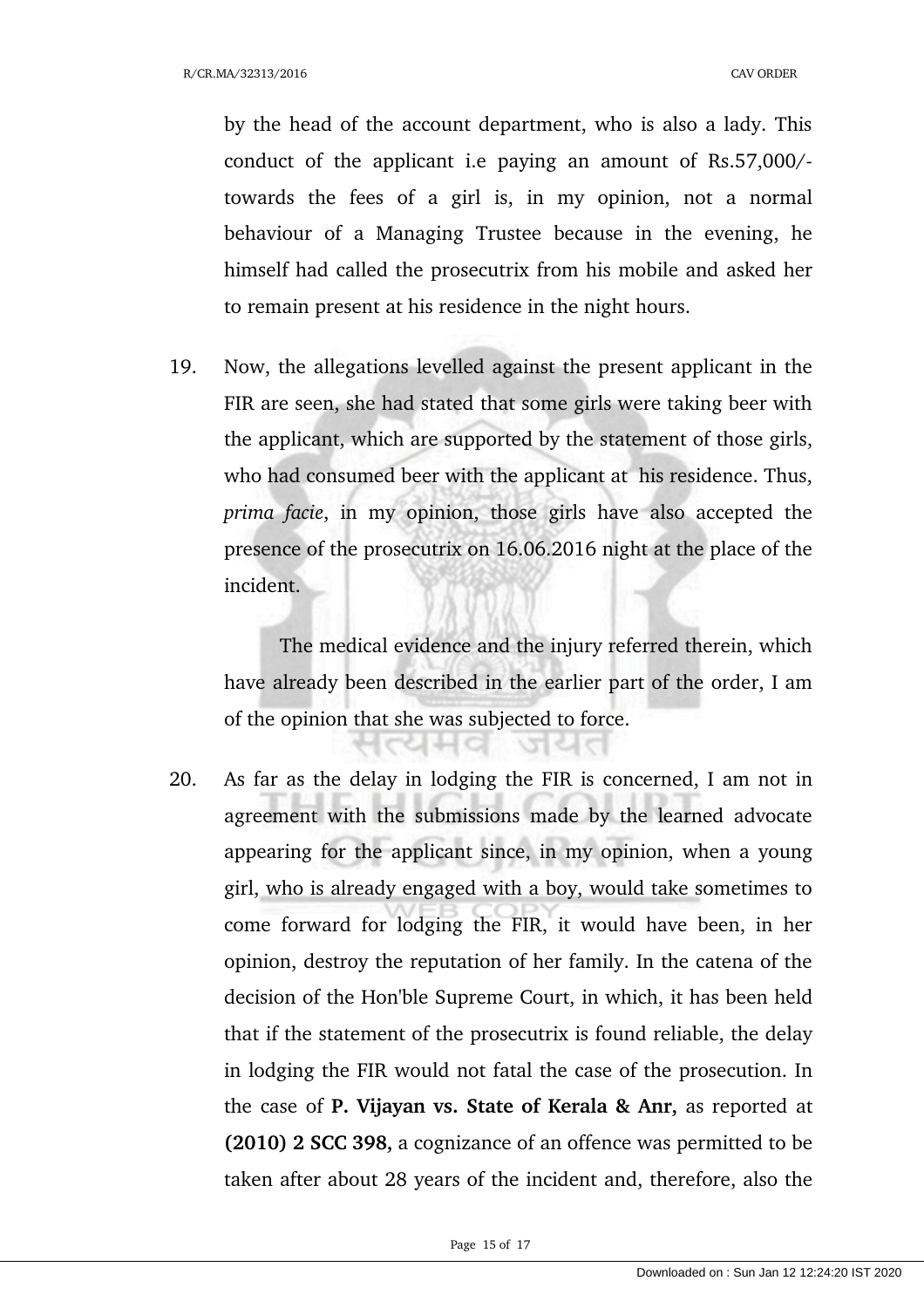delay itself is not a reason for releasing the accused, who is facing serious charges of rape, etc. In the case of **Shri Bodhisattwa Gautam vs. Miss Subhra Chakraborty,** as reported at **AIR 1996 SC 922,** the conviction of the offence of rape was confirmed by the Hon'ble Supreme Court solely on the statement of the prosecutrix. It has been held by the Hon'ble Supreme Court in the case of **Kamalanantha & Ors vs. State of T.N.,** as reported at **(2005) 5 SCC 194**, if the accused had dominion or control over the victim, would not help the accused even there might be a consent by a woman. He would therefore submit that the ground taken by the applicant as far as delay is concerned would not help the applicant for getting the bail.

- 21. As far as the arguments advanced by the learned advocate appearing for the applicant with regard to the impotency is concerned, I have gone through the material supplied by the learned advocate appearing for the applicant about Organic Erectile Dysfunction as well as the several diseases which suggest that he is suffering from various ailments like Hypertension, Prostate problems, diabetes Mellitus type II and Cirrhosis of Liver etc. but whether the applicant is/was able to perform sexual intercourse would be subject to examination of medical officers and particularly, when the investigating agency was able to collect Urologist opinion. The DNA Report *primafacie* supports the case of the prosecution. The FSL report with regard to clothes of the prosecutrix do match with the DNA Test of the applicant.
- 22. As observed by the Hon'ble Apex Court in catena of decision, this Court has not discussed the evidence in detail at this stage. It is hereby made clear that the observations made herein above are of